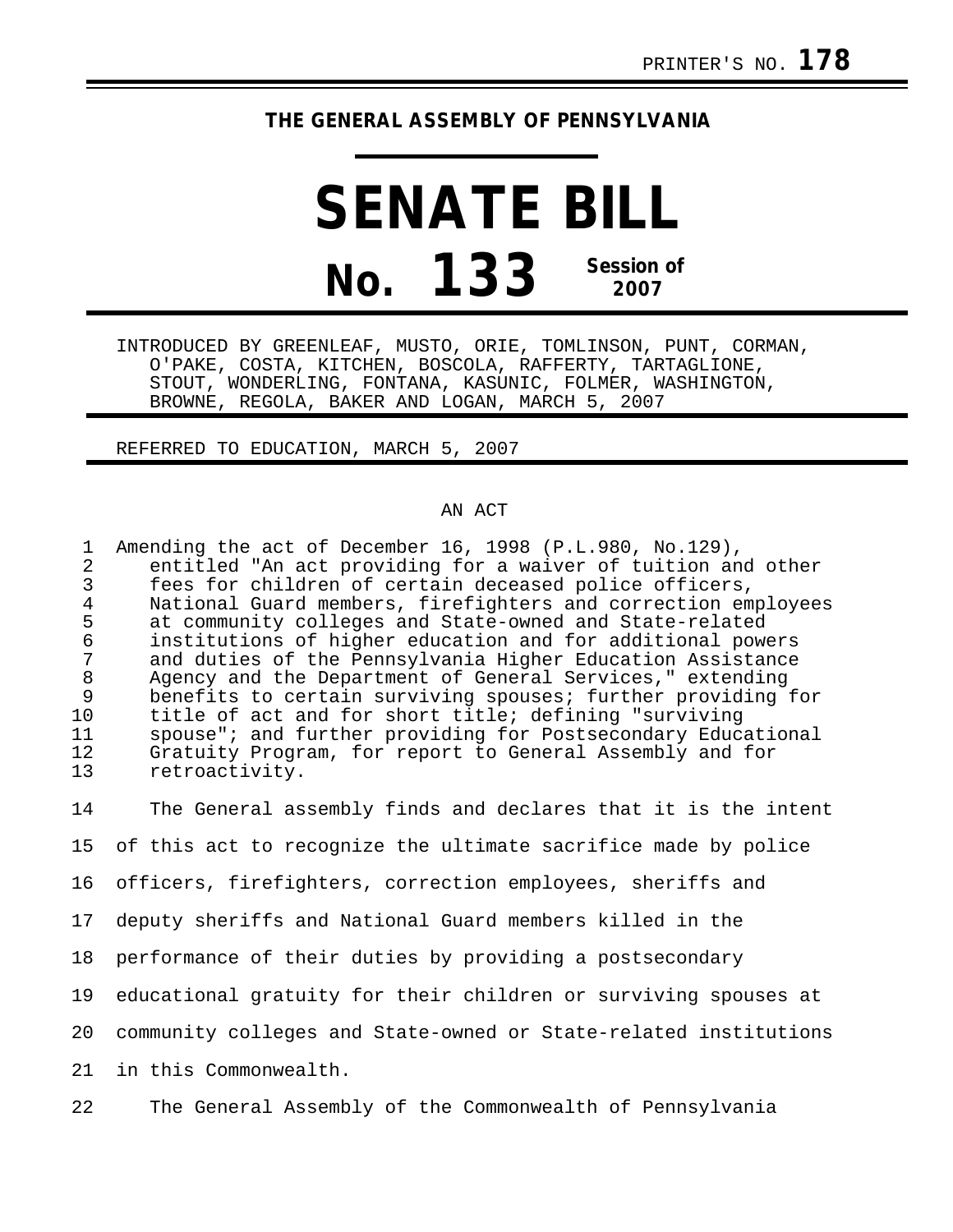1 hereby enacts as follows:

2 Section 1. The title and section 1 of the act of December 3 16, 1998 (P.L.980, No.129), known as the Police Officer, 4 Firefighter, Correction Employee and National Guard Member Child 5 Beneficiary Education Act, are amended to read: 6 AN ACT 7 Providing for a waiver of tuition and other fees for children or 8 surviving spouses of certain deceased police officers, 9 National Guard members, firefighters [and], correction 10 employees, sheriffs and deputy sheriffs at community colleges 11 and State-owned and State-related institutions of higher 12 education and for additional powers and duties of the 13 Pennsylvania Higher Education Assistance Agency and the 14 Department of General Services. 15 Section 1. Short title. 16 This act shall be known and may be cited as the Police 17 Officer, Firefighter, Correction Employee and National Guard 18 Member [Child] Beneficiary Education Act. 19 Section 2. Section 2 of the act is amended by adding a 20 definition to read: 21 Section 2. Definitions. 22 The following words and phrases when used in this act shall 23 have the meanings given to them in this section unless the 24 context clearly indicates otherwise:  $25 + * * *$ 26 . Surviving spouse." A resident of this Commonwealth who is 27 the spouse of a deceased police officer, firefighter, correction 28 employee, sheriff, deputy sheriff or National Guard member, at 29 the time of death, killed in the performance of his or her 30 duties. \_\_\_\_\_\_\_

20070S0133B0178 - 2 -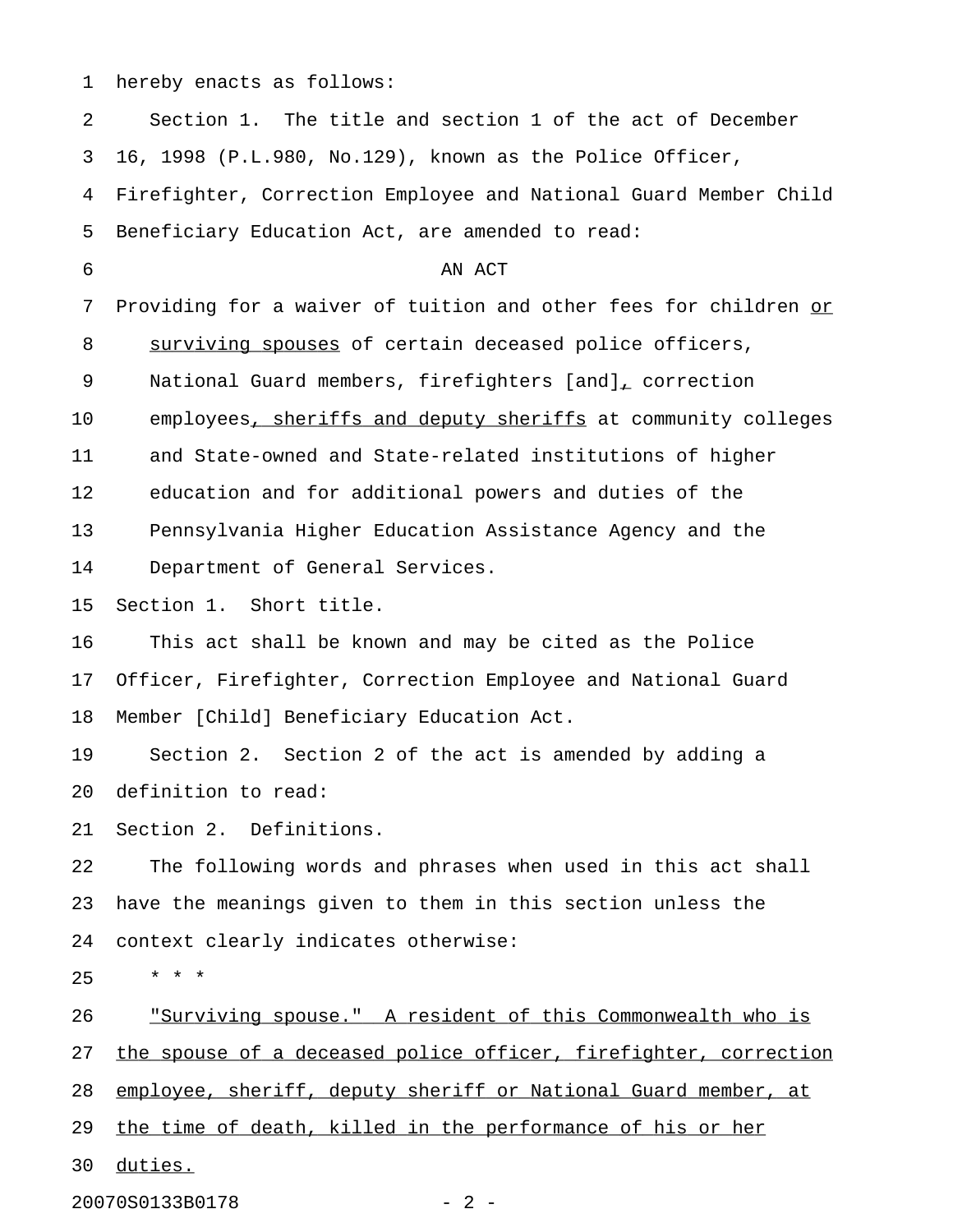$1 \times \star \star \star$ 

2 Section 3. Section 3 of the act, amended November 30, 2004 3 (P.L.1663, No.210), is amended to read: 4 Section 3. Postsecondary Educational Gratuity Program.

5 (a) Establishment.--There is hereby established the 6 Postsecondary Educational Gratuity Program for children or 7 surviving spouses of police officers, firefighters, correction 8 employees, sheriffs, deputy sheriffs and National Guard members 9 and certain other individuals who are on Federal or State active 10 military duty who are residents of this Commonwealth who are 11 killed while acting in the performance of their duties.

12 (b) Eligibility.--

13 (1) Police officers shall be deemed to have been killed 14 in the performance of their duties if death results from job-15 related injuries sustained or inflicted while performing any 16 of the following:

17 (i) Answering an emergency call.

18 (ii) Conducting interrogations of crime suspects or 19 interrogations pursuant to a response to an emergency 20 call.

21 (iii) Conducting vehicle stops for traffic 22 violations.

23 (iv) Actively responding to requests for assistance 24 from the public.

25 (v) Maintaining order and security at the scene of 26 an emergency.

27 (2) Firefighters shall be deemed to have been killed in 28 the performance of their duties if death results from job-29 related injuries sustained or inflicted while performing any 30 of the following:

20070S0133B0178 - 3 -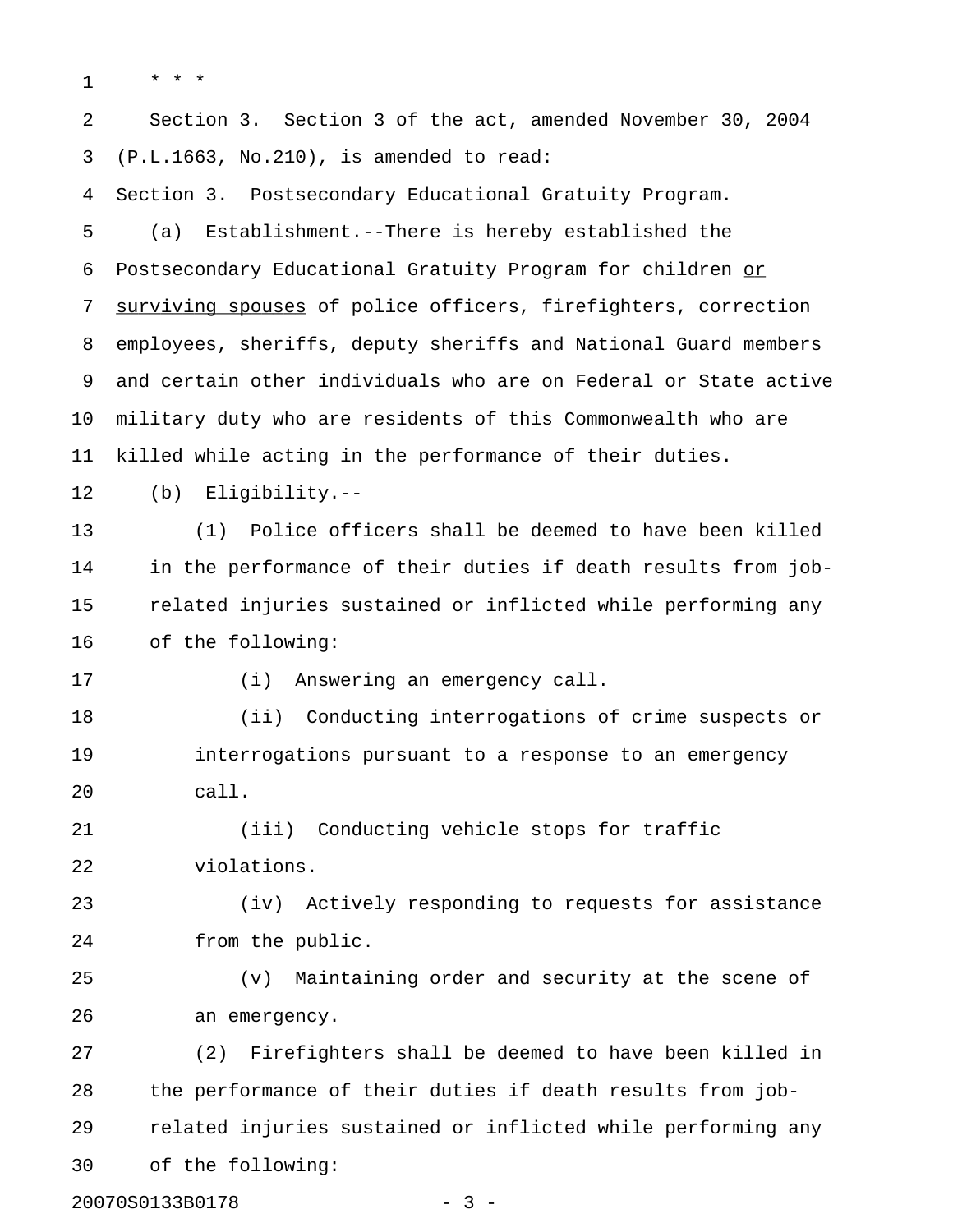1 (i) Being present at the scene of a fire or going to 2 and from a fire. In the case of volunteer firefighters, 3 going to and from a fire shall include traveling from and 4 directly returning to the firefighter's home, place of 5 business or other location where the firefighter was when 6 the fire call or alarm was received for a fire which the 7 firefighter's volunteer fire company attended.

8 (ii) Answering an emergency call.

9 (iii) Maintaining order and security at the scene of 10 an emergency.

11 (3) A member of the National Guard shall be deemed to 12 have been killed in the performance of his or her duties if 13 his or her death results from performance of a duty required 14 by his or her orders or commander while in an official duty 15 status authorized under Federal or State law.

16 (4) Correction employees shall be deemed to have been 17 killed in the performance of their duties if death results 18 from job-related injuries sustained or inflicted while 19 maintaining order and security or otherwise carrying out 20 their duties at a correctional facility.

21 (4.1) Sheriffs and deputy sheriffs shall be deemed to 22 have been killed in the performance of their duties if death 23 results from job-related injuries sustained or inflicted 24 while maintaining order and security or otherwise carrying 25 out their duties as a sheriff or deputy sheriff.

26 (4.2) An individual who is on Federal or State active 27 military duty who is a resident of this Commonwealth shall be 28 deemed to have been killed in the performance of duty if 29 death results from performance of a duty required by his or 30 her orders or commander while in an official duty status. 20070S0133B0178 - 4 -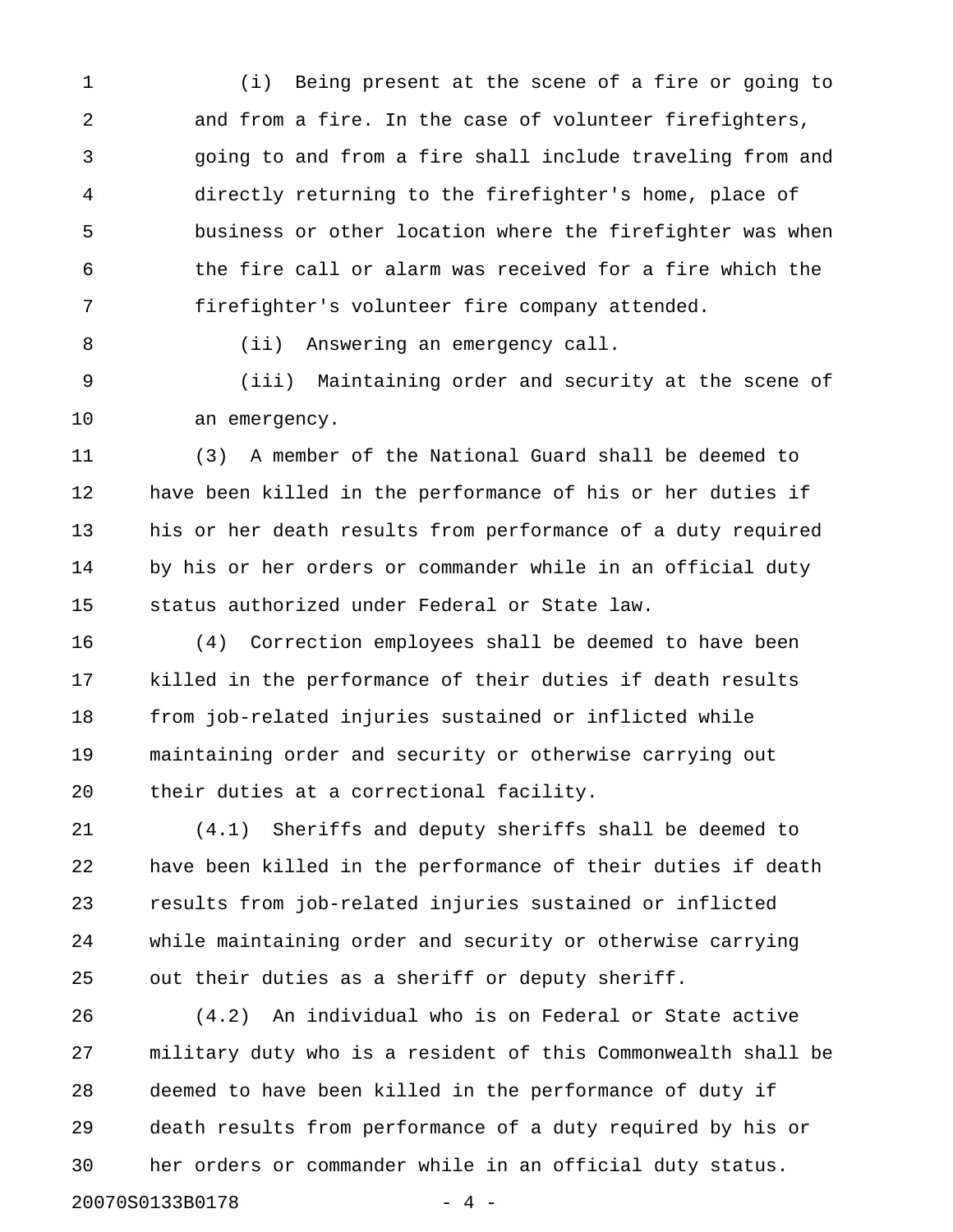1 (5) Notwithstanding the provisions of this section, 2 deaths which occur as the direct and proximate result of 3 preexisting physical conditions, diseases or illnesses shall 4 be excluded from eligibility under this section.

5 (6) Any child or surviving spouse of a police officer, 6 firefighter, correction employee, sheriff, deputy sheriff or 7 National Guard member killed in the performance of his or her 8 duties shall be eligible for an educational gratuity 9 provided:\_

10  $(i)$  In the case of a child, that the child is 25 11 years of age or younger at the time of application for 12 participation in this program, meets all admission 13 requirements of the community college or State-owned or 14 State-related institution to which application is made 15 and is enrolled as a full-time student at a community 16 college or a State-owned or State-related institution.

17 (ii) In the case of a surviving spouse, that the 18 surviving spouse meets all admission requirements of the 19 community college or State-owned or State-related \_\_\_\_\_\_\_\_\_\_\_\_\_\_\_\_\_\_\_\_\_\_\_\_\_\_\_\_\_\_\_\_\_\_\_\_\_\_\_\_\_\_\_\_\_\_\_\_\_ 20 institution to which application is made and is enrolled 21 as a full-time student at a community college or a State-22 owned or State-related institution.

23 (7) A child who is 25 years of age or younger at the 24 time of the child's application for participation in this 25 program or a surviving spouse and who meets all other 26 eligibility requirements may receive an educational gratuity 27 for up to five years provided the child otherwise continues 28 to be eligible for participation.

29 (c) Scope of benefit.--

30 (1) The benefit available under this section shall be 20070S0133B0178 - 5 -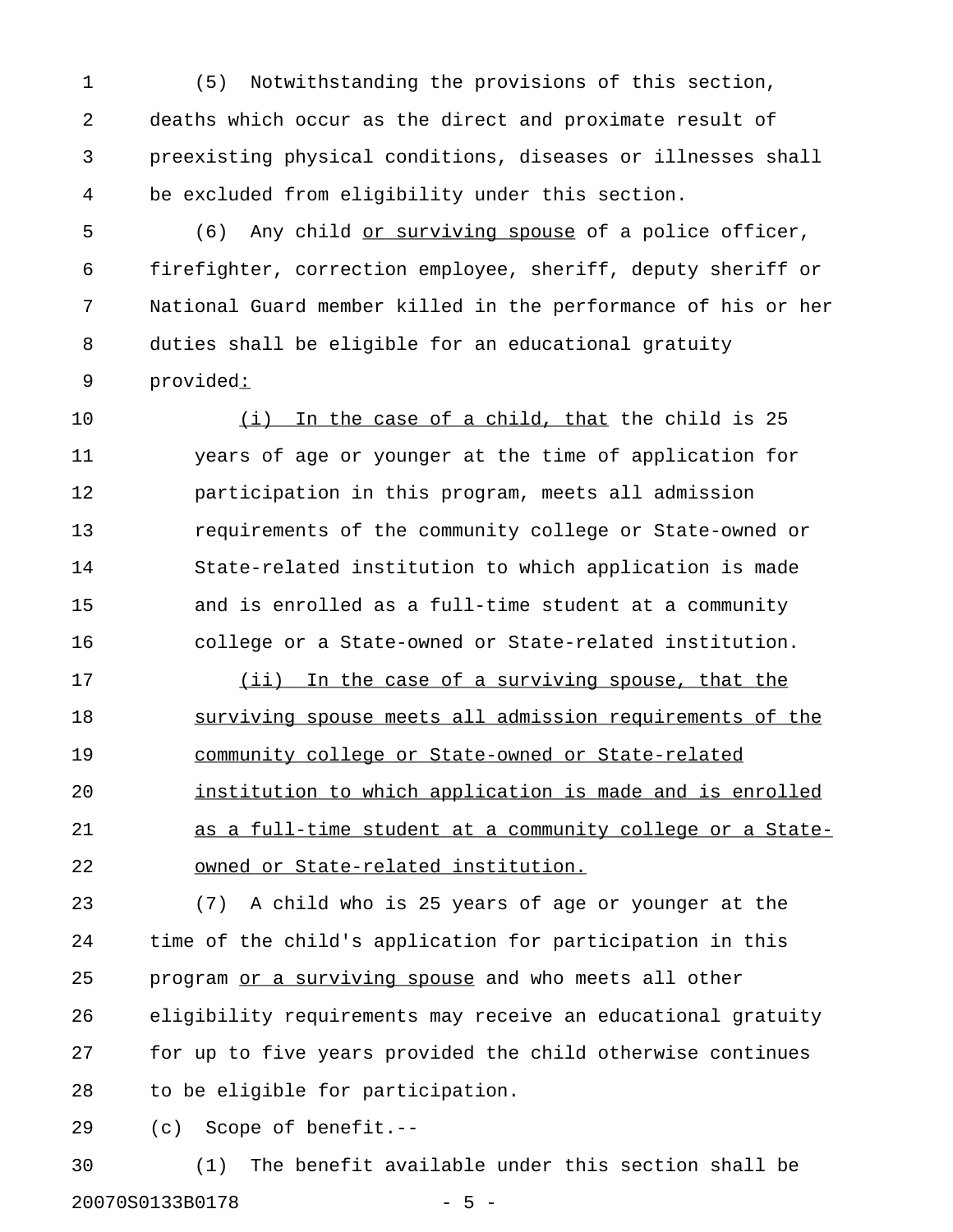1 provided only for full-time students who are pursuing 2 undergraduate studies leading to an associate degree or a 3 baccalaureate degree.

4 (2) A child <u>or surviving spouse</u> becomes eligible for 5 this benefit after he or she has applied for available 6 scholarships and Federal and State grants to cover tuition 7 and room and board costs. The child or surviving spouse must 8 provide a record of application for such financial aid to the 9 community college or State-owned or State-related institution 10 to which he or she is applying.

11 (3) A community college or a State-owned or State-12 related institution shall waive all remaining tuition and 13 room and board charges (total tuition, room and board and 14 fees minus awarded scholarships and Federal and State grants) 15 for an eligible child or surviving spouse during the time the 16 child or surviving spouse is enrolled as a full-time student 17 provided the child or surviving spouse meets all requirements 18 for admission to the community college or State-owned or 19 State-related institution and during the child's or surviving \_\_\_\_\_\_\_\_\_\_\_\_ 20 spouse's enrollment complies with all requirements of the 21 institution for continued attendance and award of an 22 associate degree or a baccalaureate degree.

23 (d) Administration.--

24 (1) Copies of all police officer and firefighter death 25 certifications received by the Department of General Services 26 under the act of June 24, 1976 (P.L.424, No.101), referred to 27 as the Emergency and Law Enforcement Personnel Death Benefits 28 Act, shall be provided by the Department of General Services 29 to PHEAA within 20 days of their receipt.

30 (2) Written notification of the death of any correction 20070S0133B0178 - 6 -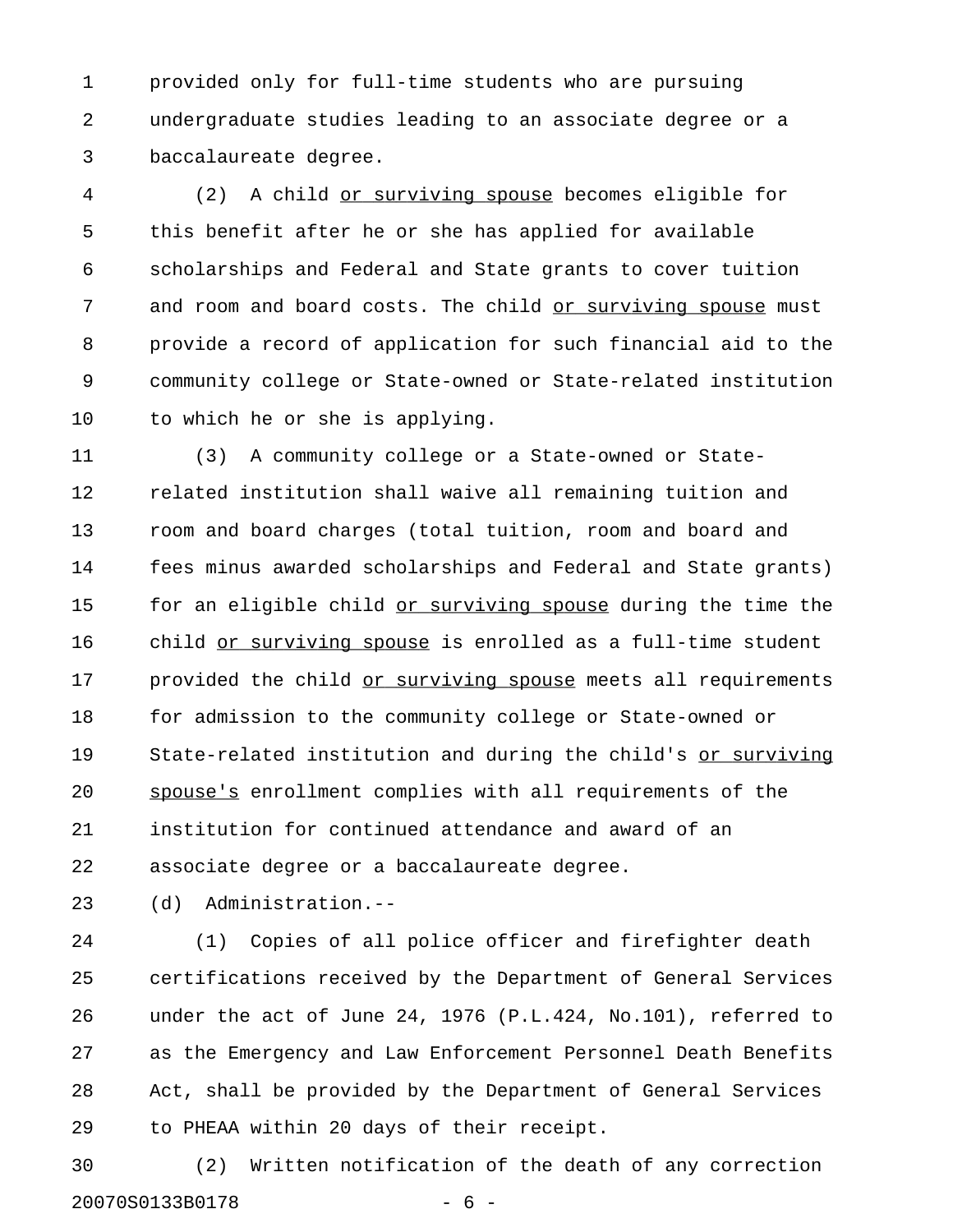1 employee killed in the performance of his or her duties shall 2 be submitted to PHEAA by the Secretary of Corrections within 3 20 days of the death of the employee.

4 (2.1) Written notification of the death of any sheriff 5 or deputy sheriff killed in the performance of his or her 6 duties shall be submitted to PHEAA by the county 7 commissioners of the county in which the sheriff was elected 8 or deputy sheriff was employed within 20 days of the death of 9 the employee.

10 (3) Written notification of the death of any member of 11 the National Guard or other individual who is on Federal or 12 State active military duty who is a resident of this 13 Commonwealth killed in the performance of his or her duties 14 shall be submitted to PHEAA by the Adjutant General of the 15 Department of Military and Veterans Affairs within 20 days of 16 the death of the National Guard member.

17 (4) Applications for an educational gratuity shall be 18 submitted to PHEAA by the child or the surviving parent or 19 guardian of the child or the surviving spouse, together with 20 a certified copy of the child's birth certificate or adoption 21 record or other documentation of birth or adoption acceptable 22 to PHEAA or a marriage certificate. The application shall 23 include a copy of the child's <u>or surviving spouse's</u> letter of 24 acceptance at a community college or a State-owned or State-25 related institution. If no death certification has been 26 received from the Department of General Services, Secretary 27 of Corrections or Adjutant General of the Department of 28 Military and Veterans Affairs, PHEAA may elect to accept 29 other documentation certifying that the child's parent or the 30 surviving spouse was a police officer, firefighter, \_\_\_\_\_\_\_\_\_\_\_\_\_\_\_\_

20070S0133B0178 - 7 -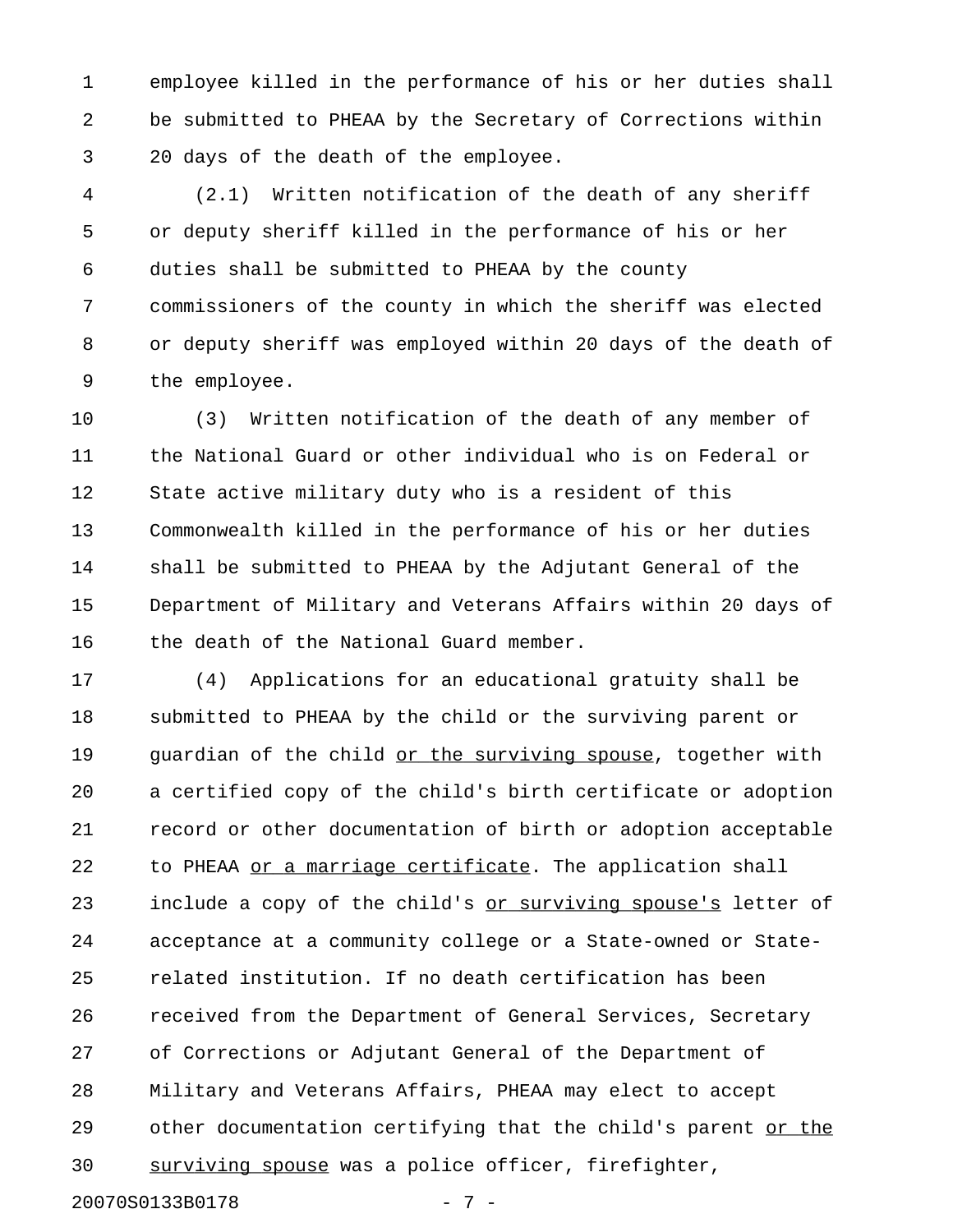1 correction employee, sheriff, deputy sheriff or National 2 Guard member killed during the performance of his or her 3 duties.

4 (5) Within 30 days of receipt of a completed 5 application, PHEAA shall send written notice to the child or 6 surviving spouse and the community college or State-owned or \_\_\_\_\_\_\_\_\_\_\_\_\_\_\_\_ 7 State-related institution of the child's or surviving 8 spouse's eligibility or noneligibility for participation in 9 this program. If the child or surviving spouse is determined 10 not to be eligible for an educational gratuity, the notice 11 shall include the reason or reasons for such determination 12 and an indication that an appeal of PHEAA's determination may 13 be made pursuant to 2 Pa.C.S. (relating to administrative law 14 and procedure).

15 (6) Upon receipt of notification of the child's or 16 surviving spouse's eligibility from PHEAA, a community 17 college or a State-owned or State-related institution is 18 prohibited from charging the child or the child's parent or 19 guardian or surviving spouse any tuition fee or room and 20 board charge. If moneys have been received by the community 21 college or the State-owned or State-related institution for 22 these purposes, those moneys must be refunded in full within 23 30 days of receipt by the community college or the State-24 owned or State-related institution of the notice of the 25 child's or surviving spouse's eligibility.

26 (7) Each community college or State-owned or State-27 related institution at which an eligible child or surviving 28 spouse is enrolled shall notify PHEAA upon the child's or 29 surviving spouse's graduation or when the child or surviving 30 spouse is no longer enrolled at the community college or \_\_\_\_\_\_ 20070S0133B0178 - 8 -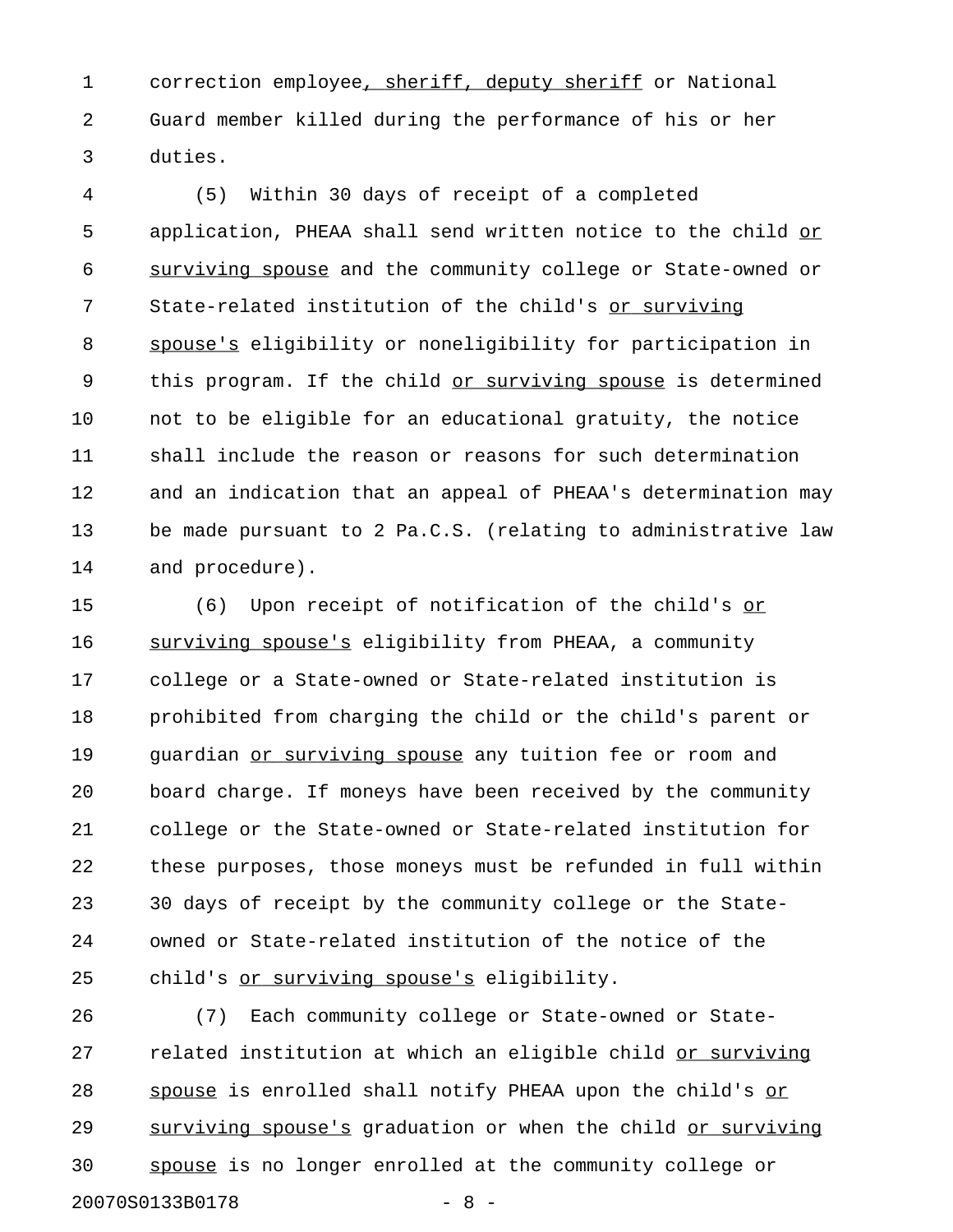1 State-owned or State-related institution.

2 Section 4. Sections 4 and 8 of the act are amended to read: 3 Section 4. Report to General Assembly.

4 Each year as part of its budget presentation to the General 5 Assembly, PHEAA shall provide a report on:

6 (1) The number of applications submitted during the 7 prior year, including numbers of applications approved and 8 disapproved.

9 (2) The number of children or surviving spouses \_\_\_\_\_\_\_\_\_\_\_\_\_\_\_\_\_\_\_\_ 10 currently participating in this program at community colleges 11 or State-owned or State-related institutions.

12 (3) The number of program participants who have 13 completed requirements for an associate degree or a 14 baccalaureate degree during the prior year.

15 (4) The total number of program participants who have 16 received an associate degree or a baccalaureate degree since 17 the program's inception.

18 (5) The number of program participants who were approved 19 for an educational gratuity but who never obtained an 20 associate degree or a baccalaureate degree.

21 Section 8. Retroactivity.

22 This act shall be retroactive to:\_

23  $(1)$  January 1, 1976, and the benefit provided shall be 24 available to qualified children of police officers,

25 firefighters, correction employees and National Guard members 26 of this Commonwealth killed in the performance of their 27 duties since that date. No community college, State-owned or 28 State-related institution shall reimburse qualified children 29 for tuition and fees or room and board charges paid between 30 January 1, 1976, and the effective date of this act.

20070S0133B0178 - 9 -